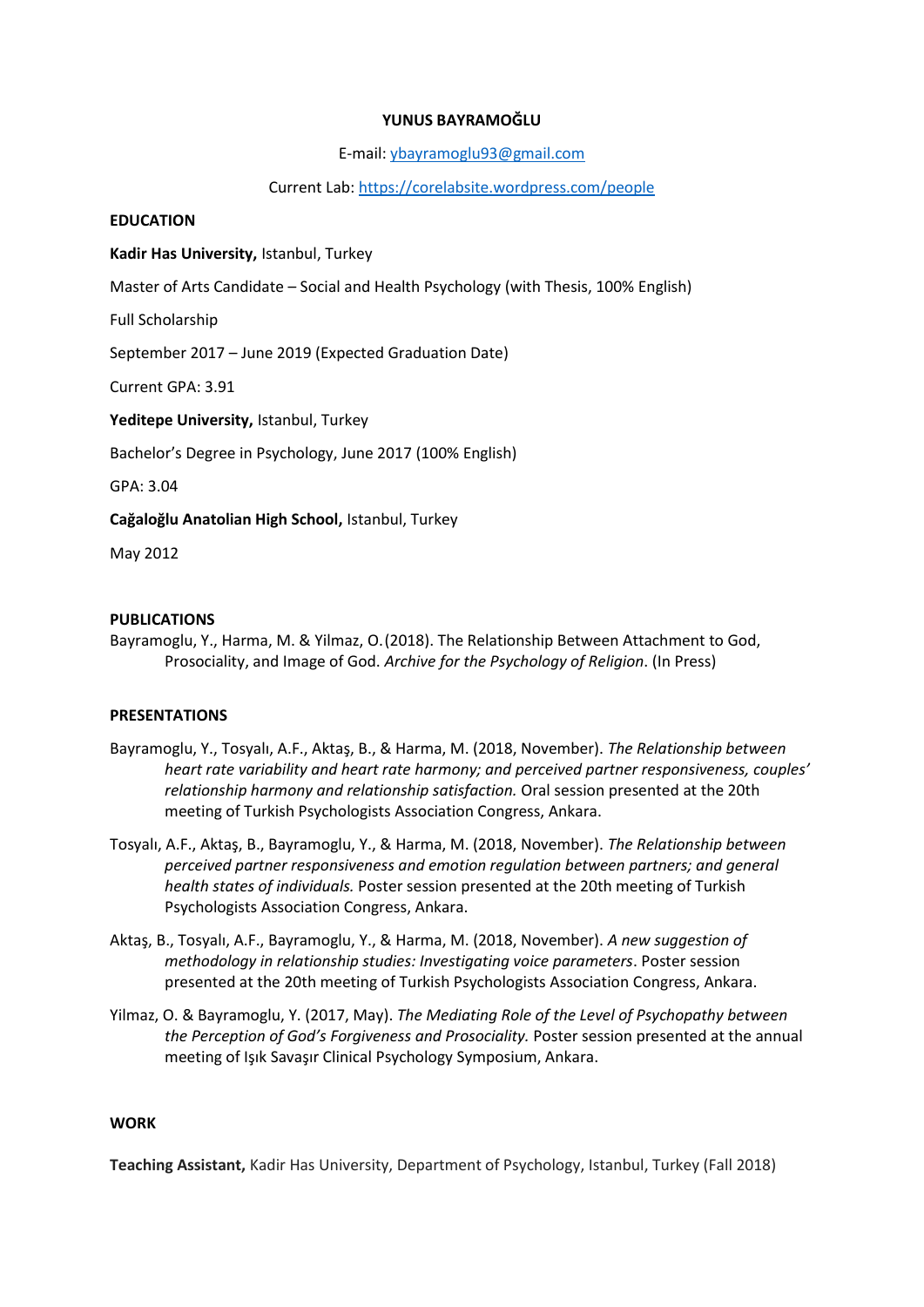Working as a Teaching Assistant for Advanced Research Methods and Data Analysis (PSY501; Psychology, M.A. Class) of Assoc. Prof. Mehmet Harma, in Fall 2018 semester.

**Research Assistant (TUBITAK Scholarship Holder),** Communication and Relationships Research Laboratory (CoReLab), Kadir Has University, Department of Psychology, Istanbul, Turkey (May 2018 – Still)

- Working as a Research Assistant in Communication and Relationships Research Laboratory (CoReLab), Directed by Assoc. Prof. Mehmet Harma
- With the Code of 215K187 with TUBITAK's support, project aims to investigate the attachment and relationship development process of romantic couples which are recently started their relationship (< 1 year).
- Works in every stage of the process, from data collection in the laboratory with Audio, Video, PPG (Heart Rate Variability) and Electrodermal Activity (Galvanic Skin Response) recordings using Biopac equipments, to analyses and to help writing necessary developmental reports to TUBITAK for their review of the research process.

**Teaching Assistant,** Kadir Has University, Department of Psychology, Istanbul, Turkey (Spring 2018)

 Working as a Teaching Assistant for Professional Conduct and Ethics (PSY304; Psychology, B.A. Class) of Prof. M. Rita Krespi, in Spring 2018 semester.

**Departmental Assistant,** Kadir Has University, Department of Psychology, Istanbul, Turkey (Fall 2017 - Still)

- Attended several mid-term and final exams as observer.
- Expected to work for a maximum amount of 10 hours per month, as a requirement of full scholarship.

# **RESEARCH**

**Kadir Has University,** Department of Psychology, Istanbul, Turkey, November 2018

- **Master's Thesis**: Humans vs. Animals: A Contemporary Moral Perspective Toward Dietary Lifestyles.
- Under the supervision of Assoc. Prof. Mehmet Harma, formulated a study including the possible relationships between Dietary Lifestyles including Omnivorism, Vegetarianism and Veganism and Moral Foundations, Normative Ethics and Prosociality.
- Data collection process is underway.

**Kadir Has and Doğuş Universities,** Departments of Psychology, Istanbul, Turkey, March – January 2017

- With helps and supports of PhD Candidate Onurcan Yılmaz and Prof. İ. Ercan Alp, and in collaboration with PhD Candidate Onurcan Yılmaz from Doğuş University, Department of Psychology, and Assoc. Prof. Mehmet Harma, from Kadir Has University, Department of Psychology, formed several hypothesis consistent with the Attachment to God Theory.
- Translated Attachment to God Inventory, created by Beck and McDonald (2003) from English to Turkish with PhD Candidate Onurcan Yılmaz and Assoc. Prof. Mehmet Harma.
- As a result, the paper is accepted for publication in the *Archive of the Psychology of Religion*.

## **Yeditepe University, Department of Psychology,** Istanbul, Turkey, May 2017

 Participated the Experimental Psychology Class of Asst. Prof. Daniela Schulz as an enrolled student.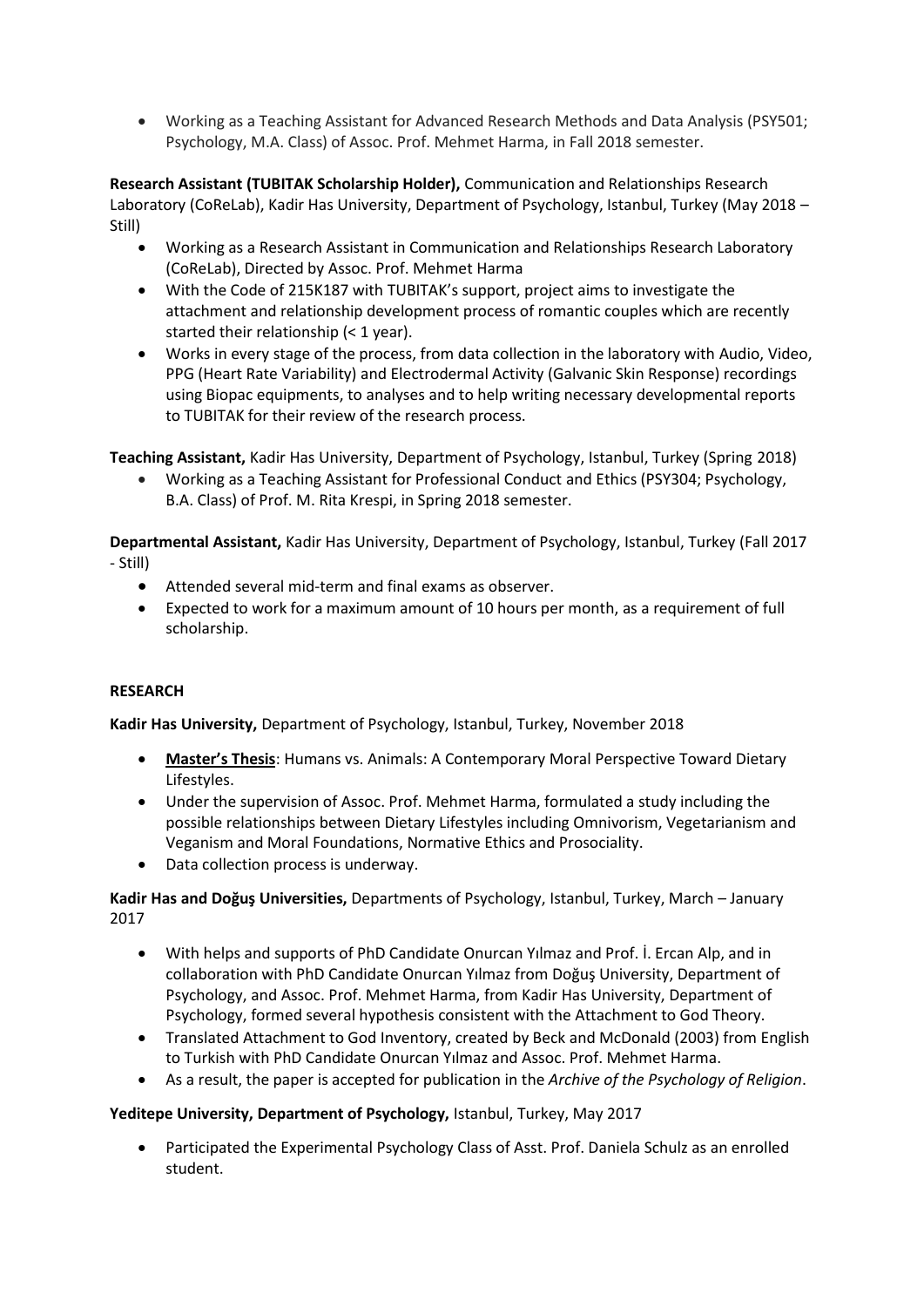- Created and administrated an experiment in the area of Social-Evolutionary Psychology, assessing if opposite-sex members' presence in the environment would affect the competitive behavior between same-sex members.
- No significant group differences were found due to limitations of sample size.
- A promising behavioral measure is created in order to assess competitive behavior.

## **Yeditepe University, Department of Psychology,** Istanbul, Turkey, March 2017

- Participated the Research Class of Asst. Prof. Yasemin Sohtorik İlkmen as an enrolled student.
- Applied several clinical neuropsychological tests to 23 people within different age groups and educational background for Asst. Prof. Y.S. İlkmen's own standardization research project.

# **Yeditepe University, Department of Psychology,** Istanbul, Turkey, October 2016

- Participated the Research Class of Asst. Prof. Sevda Numanbayraktaroğlu as an enrolled student.
- Used participating observation research method and participated daily livings of a family, played with the child, observed his interactions with his parents and collected data about them.
- Took voice recordings and made selective transcriptions. Wrote a paper for the class' final project about the research and his findings afterwards.

## **Yeditepe and Doğuş Universities, Departments of Psychology,** Istanbul, Turkey, October 2015

- Turned his class' research project into a sound one with the helps of Ph.D. Candidate Onurcan Yılmaz and Asst. Prof. Hasan G. Bahçekapılı.
- Formulated several Likert Scale measures for assessing the belief in the Islamic form of Repentance and God's Forgiveness, Religious Belief and Religiosity.
- As a result of the research project, no significant relationships were found for publication.

## **Yeditepe University, Department of Psychology,** Istanbul, Turkey, October 2015

- Participated the Research Class of Asst. Prof. Mari Ito-Alptürer as an enrolled student.
- Formulated a hypothesis on the Islamic Form of Repentance and its possible relationships with anxiety levels and inconsistencies between certain morality related attitudes and behaviors.
- Conducted a sound research after the fact, with helps of Ph.D. Candidate Onurcan Yılmaz and Asst. Prof. Hasan G. Bahçekapılı.

## **Yeditepe University, Department of Psychology,** Istanbul, Turkey, February 2013

- Participated the Research Class of Asst. Prof. Esin Usun Oğuz as a voluntary student.
- Conducted an In-Depth Interview, took voice tape and transcribed afterwards.

## **AREAS OF INTEREST**

- Social Psychology
- Moral Psychology
- Cognitive Science of Religion
- Dietary/Ethical/Moral Lifestyles (e.g., Veganism)
- Close Relationships
- Health Psychology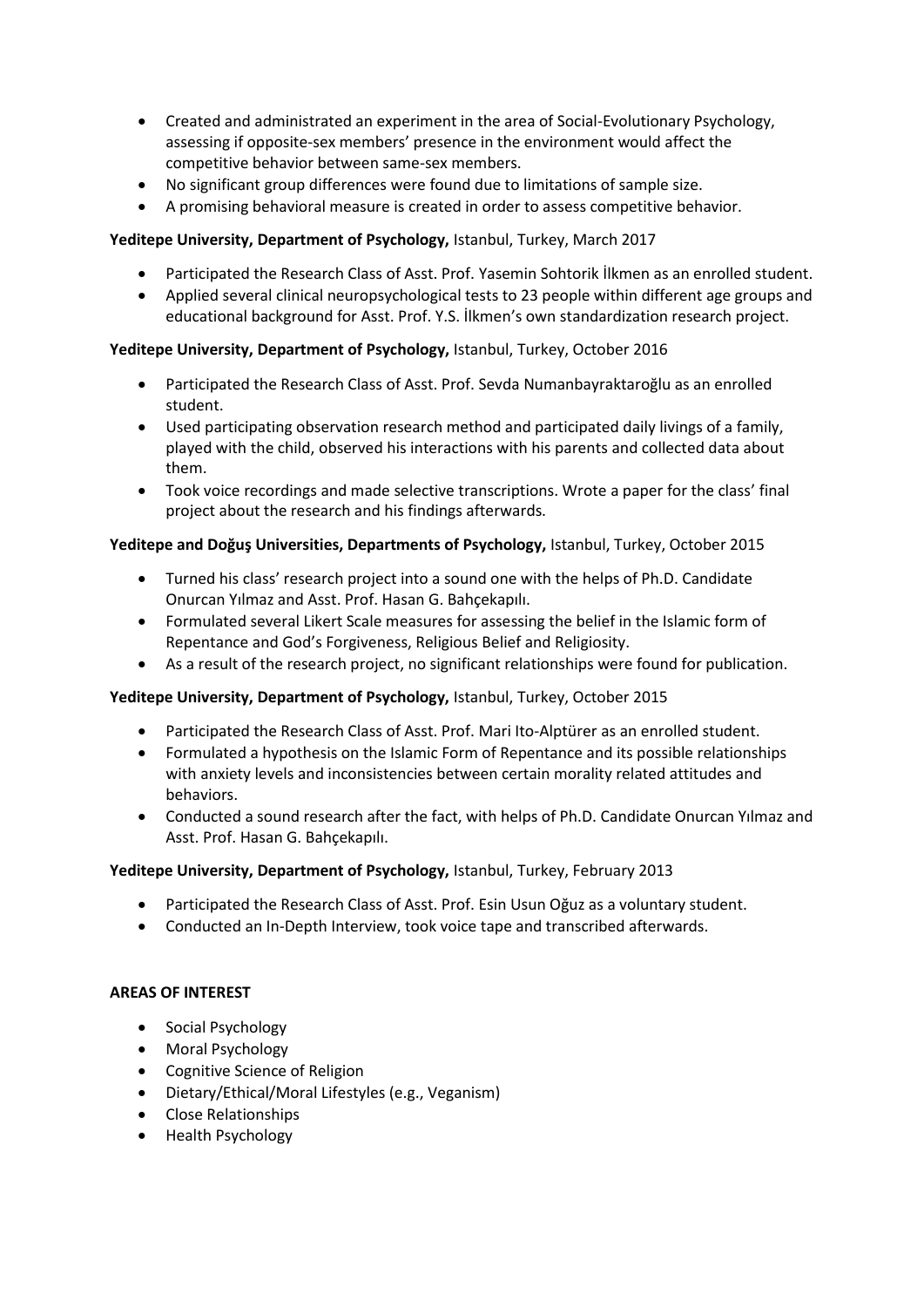## **EXTRACURRICULAR ACTIVITIES**

#### **Koroporte, İş Sanat Stage,** Istanbul, Turkey, 2006 – 2012

 Displayed shows of Hayvanlar Karnavalı (Camille Saint Saens), Bir Sergiden Tablolar (Modest Mussorgsky), Ege'den Mitolojik Mırıltılar (Anonymous Greek Lullabies), Peer Gynt – Who Am I? (Henrik Ibsen – Edward Grieg) in this time interval.

#### **Istanbul University, State Conservatoire,** Istanbul, Turkey, 2000 - 2005

 Participated part-time studies of Flute under the supervision and teachings of Flutist Halit Turgay.

#### **Musician/Flutist, Yeditepe University Symphonic Orchestra,** Istanbul, Turkey, 01.2013 – 06.2014

 Played the Second Flute in Yeditepe University Symphonic Orchestra, participated two major concerts.

#### **E-Sports Gamer & Fan**

 An E-Sports Fan, interested in all kinds of E-Sports Branches, including League of Legends, CS:GO, Starcraft II etc.

#### **EXAMINATIONS**

#### **GRE General Test (Test Date: November 13, 2018)**

- **•** Verbal Reasoning: 153 (61<sup>st</sup> Percentile)
- **•** Quantitative Reasoning: 159 (72<sup>nd</sup> Percentile)
- **•** Analytical Writing: 4.0 (59<sup>th</sup> Percentile)

## **IELTS Academic (Test Date: April 04, 2018)**

- **Listening:** 7.5
- **Reading:** 8.5
- **Writing:** 6.0
- **•** Speaking: 6.5
- **Overall:** 7
- **CEFR Level:** C1

#### **LANGUAGES**

- Advanced Level of English
- Beginner Level of German B1 Certificate from Goethe Institute
- First Step Level of Korean Knowledge of Hangeul (Korean Alphabet)
- Native Language is Turkish

#### **REFERENCES**

**İ. Ercan Alp, PhD** 

Full Professor